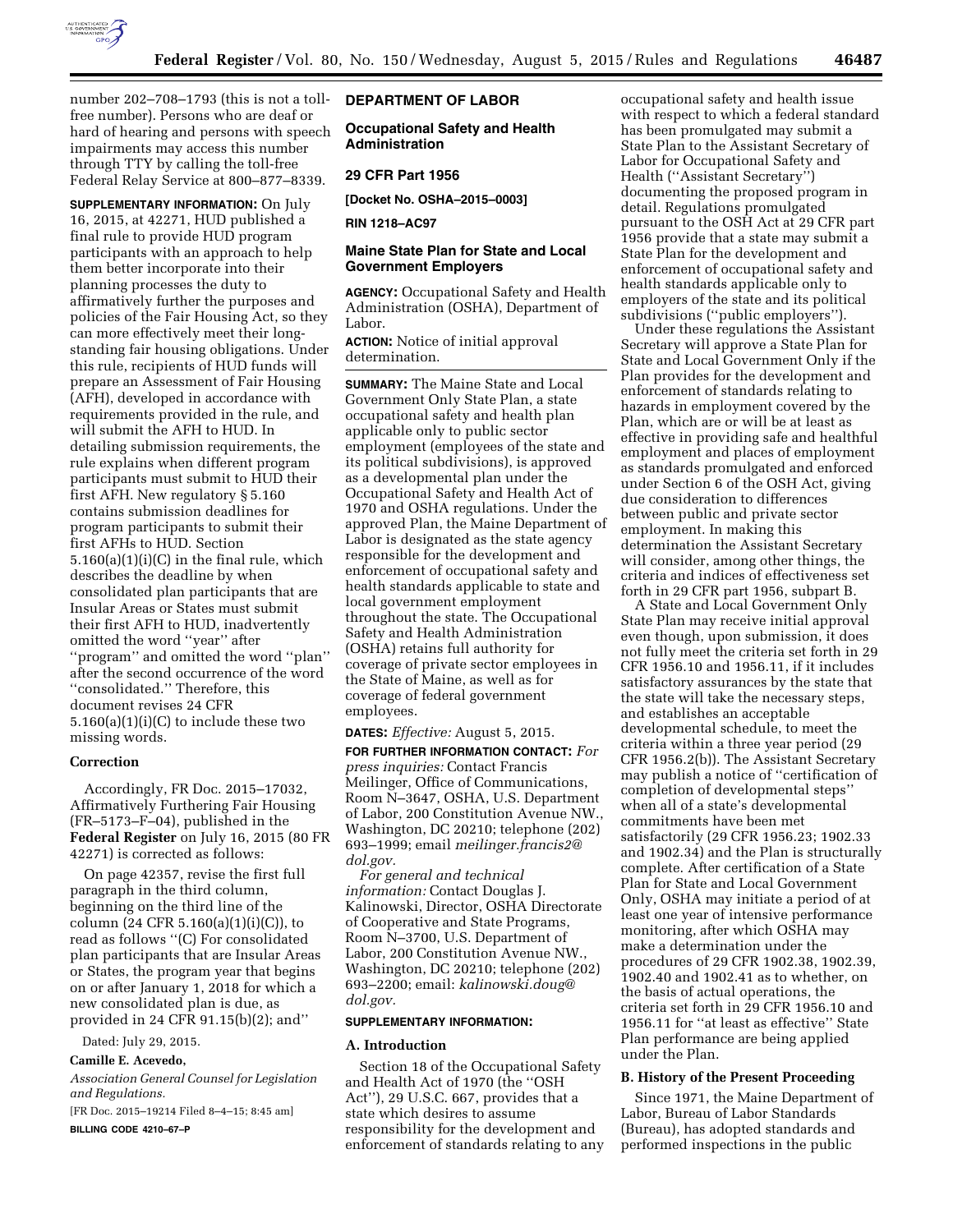sector (state, county, and municipal employers) as outlined under the provisions of the state's existing enabling legislation: Maine Revised Statutes, Title 26: Labor and Industry. Maine began working on a State and Local Government Only State Plan in 2012 and submitted a draft Plan to OSHA in February of 2013. OSHA reviewed the draft Plan and its findings were detailed in various memoranda and other documents. OSHA determined that the Maine statutes, as structured, and the proposed State Plan needed changes in order to meet the State and Local Government Only State Plan approval criteria in 29 CFR 1956. Maine formally submitted a revised Plan applicable only to public employers for federal approval on May 2, 2013. Over the next several months, OSHA worked with Maine in identifying areas of the proposed Plan which needed to be addressed or required clarification. In response to federal review of the proposed State Plan, supplemental assurances, and revisions, corrections and additions to the Plan were submitted on September 4, 2013 and November 7, 2014. Further modifications were submitted by the state on December 19, 2014. Amendments to Title 26 of the Maine Revised Statutes were proposed and enacted by the Maine Legislature and signed into law by the Governor in 2014. The amended legislation provides the basis for establishing a comprehensive occupational safety and health program applicable to the public employers in the state. The revised Plan has been found to be conceptually approvable as a developmental State Plan.

The OSH Act provides for funding of up to 50% of the State Plan costs, but longstanding language in OSHA's appropriation legislation further provides that OSHA must fund '' . . . no less than 50% of the costs . . . required to be incurred'' by an approved State Plan. Such federal funds to support the State Plan must be available prior to State Plan approval. The Fiscal Year 2015 Omnibus Appropriations Act includes \$400,000 in additional OSHA State Plan grant funds to allow for Department of Labor approval of a Maine State Plan.

On May 20, 2015, OSHA published a notice in the **Federal Register** (80 FR 28890) concerning the submission of the Maine State and Local Government Only State Plan, announcing that initial federal approval of the Plan was at issue, and offering interesting parties an opportunity to review the Plan and submit data, views, arguments or

requests for a hearing concerning the Plan.

To assist and encourage public participation in the initial approval process, the documents constituting the Maine State and Local Government Only State Plan were and remain available at *<http://regulations.gov>*as Docket No. OSHA–2015–0003. A copy of the Maine State Plan was also maintained and is available for inspection in the OSHA Docket Office, U.S. Department of Labor, Room N– 2625, 200 Constitution Avenue NW., Washington, DC 20210. This document, as well as news releases and other relevant information, is available at OSHA's Web page at: *[http://](http://www.osha.gov) [www.osha.gov.](http://www.osha.gov)* 

### **C. Summary and Evaluation of Comments Received**

No comments were received.

### **D. Review Findings**

As required by 29 CFR 1956.2 in considering the grant of initial approval to a State and Local Government Only State Plan, OSHA must determine whether the State Plan meets or will meet the criteria in 29 CFR 1956.10 and the indices of effectiveness in 29 CFR 1956.11. Findings and conclusions in each of the major State Plan areas addressed by 29 CFR 1956 are as follows:

### *(1) Designated Agency*

Section 18(c)(1) of the OSH Act provides that a state occupational safety and health program must designate a state agency or agencies responsible for administering the Plan throughout the state (29 CFR 1956.10(b)(1)). The Plan must describe the authority and responsibilities of the designated agency and provide assurance that other responsibilities of the agency will not detract from its responsibilities under the Plan (29 CFR 1956.10(b)(2)). The Maine Department of Labor is designated by Title 26 of the Maine Revised Statutes as the sole agency responsible for administering and enforcing the State and Local Government Only State Plan in Maine. The Maine Department of Labor, Bureau of Labor Standards is designated as the sub-agency responsible for the State and Local Government Only State Plan. The Plan describes the authority of the Maine Department of Labor and its other responsibilities.

#### *(2) Scope*

Section 18(c)(6) of the OSH Act provides that the state, to the extent permitted by its law, shall under its Plan establish and maintain an effective

and comprehensive occupational safety and health program applicable to all employees of the state and its political subdivisions. Only where a state is constitutionally precluded from regulating occupational safety and health conditions in certain political subdivisions may the state exclude such political subdivision employees from further coverage (29 CFR 1956.2(c)(1)). Further, the state may not exclude any occupational, industrial or hazard groupings from coverage under its Plan unless OSHA finds that the state has shown there is no necessity for such coverage (29 CFR 1956.2(c)(2)).

The scope of the Maine State Plan includes any employee of the state, including, but not limited to members of the Maine State Legislature, members of the various state commissions, persons employed by public universities and colleges, and employees of counties, cities, townships, school districts, and municipal corporations. Volunteers under the direction of a public employer or other public corporation or political subdivision will also be covered. No employees of any political subdivision are excluded from the Plan. However, the definition of public employee does not extend to students or incarcerated or committed individuals in public institutions. The Maine Department of Labor will adopt all federal OSHA occupational safety and health standards, and the Plan excludes no occupational, industrial or hazard grouping.

Consequently, OSHA finds that the Maine State Plan contains satisfactory assurances that no employees of the state and its political subdivisions are excluded from coverage, and the plan excludes no occupational, industrial or hazard grouping (Maine State Plan pp.  $1-2$ ).

#### *(3) Standards*

Section 18(c)(2) of the OSH Act requires State Plans to provide occupational safety and health standards which are at least as effective as federal OSHA standards. A State Plan for State and Local Government Only must therefore provide for the development or adoption of such standards and must contain assurances that the state will continue to develop or adopt such standards (29 CFR 1956.10(c); 1956.11(b)(2)(ii)). A state may establish the same standards as federal OSHA (29 CFR 1956.11(a)(1)), or alternative standards that are at least as effective as those of federal OSHA (29 CFR 2956.11(a)(2)). Where a state's standards are not identical to federal OSHA's, they must meet the following criteria: They must be promulgated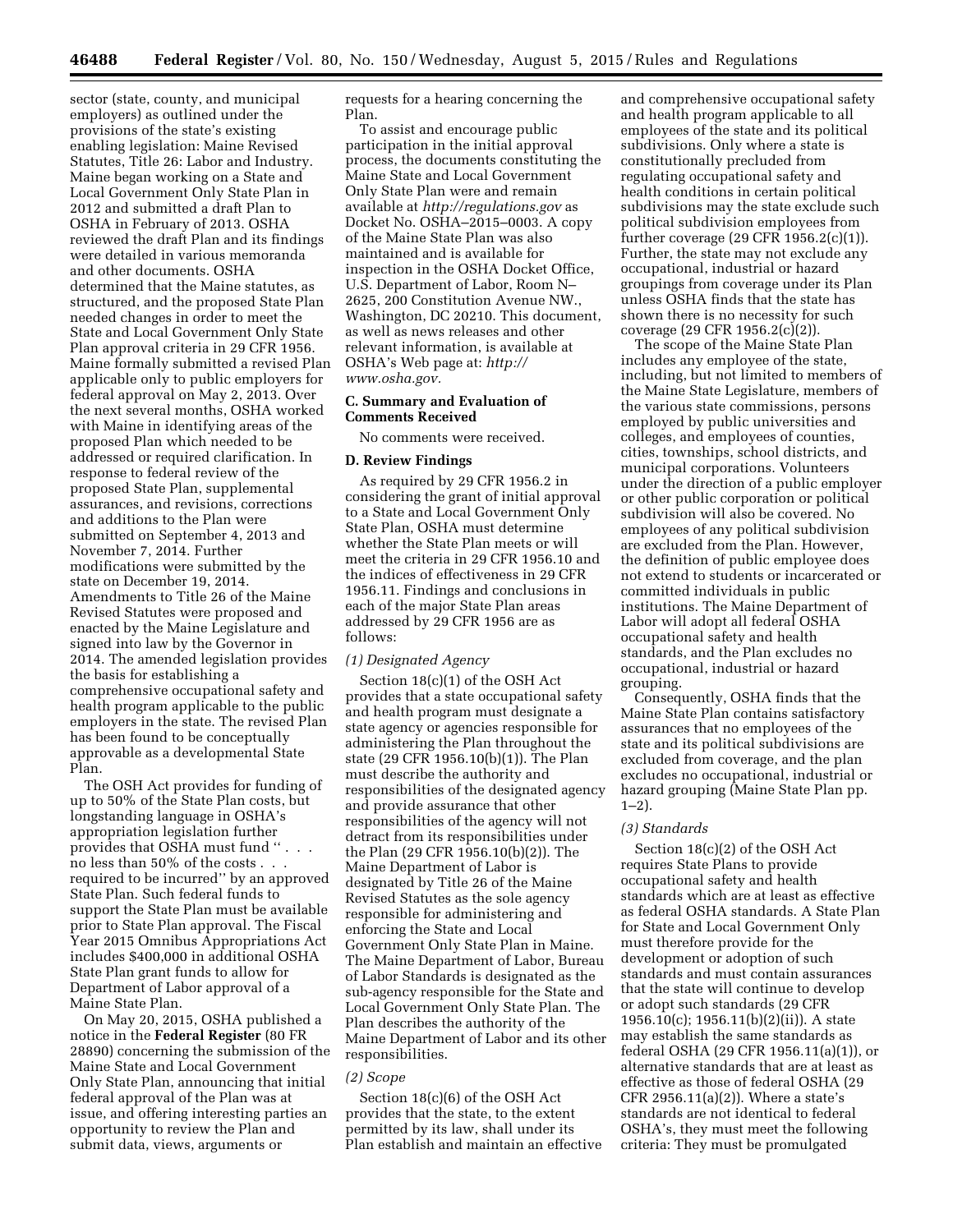through a procedure allowing for consideration of all pertinent factual information and participation of all interested persons (29 CFR 1956.11(b) $\tilde{2}$ (iii)); they must, where dealing with toxic materials or harmful physical agents, assure employees protection throughout his or her working life (29 CFR 1956.11(b)(2)(i)); they must provide for furnishing employees appropriate information regarding hazards in the workplace through labels, posting, medical examinations, etc. (29 CFR 1956.11(b)(2)(vii)); and, they must require suitable protective equipment, technological control, monitoring, etc. (29 CFR 1956.11(b)(2)(vii)).

In addition, the State Plan must provide for prompt and effective standards setting actions for protection of employees against new and unforeseen hazards, by such means as authority to promulgate emergency temporary standards (29 CFR  $1956.11(b)(2)(v)$ .

Under the Plan's legislation, Title 26 of the Maine Revised Statutes, the Maine Department of Labor has full authority to adopt standards and regulations (through the Board of Occupational Safety and Health) and enforce and administer all laws and rules protecting the safety and health of employees of the state and its political subdivisions. The procedures for state adoption of federal occupational safety and health standards include giving public notice, opportunity for public comment, and opportunity for a public hearing, in accordance with the Maine Administrative Procedures Act (Title 5, chapter 375 of the Maine Revised Statutes). Maine has adopted state standards identical to federal occupational safety and health standards as promulgated through March 26, 2012 (General Industry) and November 8, 2010 (Construction). The State Plan includes a commitment to update all standards by November 2016. The Plan also provides that future OSHA standards and revisions will be adopted by the state within six months of federal promulgation in accordance with the requirements at 29 CFR 1953.5.

Under the Plan, the Maine Department of Labor (through the Board of Occupational Safety and Health) has the authority to adopt alternative or different occupational health and safety standards where no federal standards are applicable to the conditions or circumstances or where standards that are more stringent than the federal are deemed advisable. Such standards will be adopted in accordance with Title 26 of the Maine Revised Statutes and the Maine Administrative Procedures Act,

which includes provisions allowing submissions from interested persons and the opportunity for interested persons to participate in any hearing for the development, modification or establishment of standards (Maine State Plan p. 4).

The Maine State Plan also provides for the adoption of federal emergency temporary standards within 30 days of federal promulgation (Maine State Plan p. 4).

Based on the preceding Plan provisions, assurances, and commitments, OSHA finds the Maine State Plan to have met the statutory and regulatory requirements for initial plan approval with respect to occupational safety and health standards.

### *(4) Variances*

A State Plan must provide authority for the granting of variances from state standards upon application of a public employer or employers which corresponds to variances authorized under the OSH Act, and for consideration of the views of interested parties, by such means as giving affected employees notice of each application and an opportunity to request and participate in hearings or other appropriate proceedings relating to application for variances (29 CFR 1956.11(b)(2)(iv)).

Title 26, Chapter 6, Section 571 of the Maine Revised Statutes includes provisions for the granting of permanent and temporary variances from state standards to public employers in terms substantially similar to the variance provisions contained in the federal OSH Act. The state provisions require employee notification of variance applications as well as employee rights to participate in hearings held on variance applications. A variance may not be granted unless it is established that adequate protection is afforded employees under the terms of the variance.

The state has provided assurances in its developmental schedule that by May 2016, it will adopt regulations equivalent to 29 CFR 1905, OSHA's variance regulations, or provide a citation to currently existing equivalent regulations (Maine State Plan pp. 5 and 13).

#### *(5) Enforcement*

Section 18(c)(2) of the OSH Act and 29 CFR 1956.10(d)(1) require a State Plan to include provisions for enforcement of state standards which are or will be at least as effective in providing safe and healthful employment and places of employment as the federal program, and to assure

that the state's enforcement program for public employees will continue to be at least as effective as the federal program in the private sector.

*a. Legal Authority.* The state must require public employer and employee compliance with all applicable standards, rules and orders (29 CFR  $1956.10(d)(2)$  and must have the legal authority for standards enforcement (Section 18(c)(4) of the OSH Act), including compulsory process (29 CFR 1956.11(c)(2)(viii)). Title 26, Chapters 3 and 6 of the Maine Revised Statutes establishes the duty of public employers to provide a place of employment free of recognized hazards, to comply with the Maine Department of Labor's occupational safety and health standards, to inform employees of their protections and obligations and provide information on hazards in the workplace. Public employees must comply with all standards and regulations applicable to their own actions and conduct.

*b. Inspections.* A State Plan must provide for the inspection of covered workplaces, including in response to complaints, where there are reasonable grounds to believe a hazard exists (29 CFR 1956.11(c)(2)(i)).

When no compliance action results from an inspection of a violation alleged by an employee complaint, the State must notify the complainant of its decision not to take compliance action by such means as written notification and opportunity for informal review (29 CFR 1956.11(c)(2)(iii)).

Title 26, Chapter 3, Sections 44 and 50 of the Maine Revised Statutes provides for inspections of covered workplaces, including inspections in response to employee complaints, by the Director of the Bureau of Labor Standards. If a determination is made that an employee complaint does not warrant an inspection, the complainant will be notified in writing of such determination. The complainant will be notified of the results of any inspection in writing and provided a copy of any citation that is issued. Employee complainants may request that their names not be revealed (Maine State Plan pp. 5–7).

*c. Employee Notice and Participation in Inspection.* In conducting inspections, the State Plan must provide an opportunity for employees and their representatives to point out possible violations through such means as employee accompaniment or interviews with employees (29 CFR 1956.11(c)(2)(iii)).

Title 26, Chapter 3, Section 44a of the Maine Revised Statutes provides the opportunity for employer and employee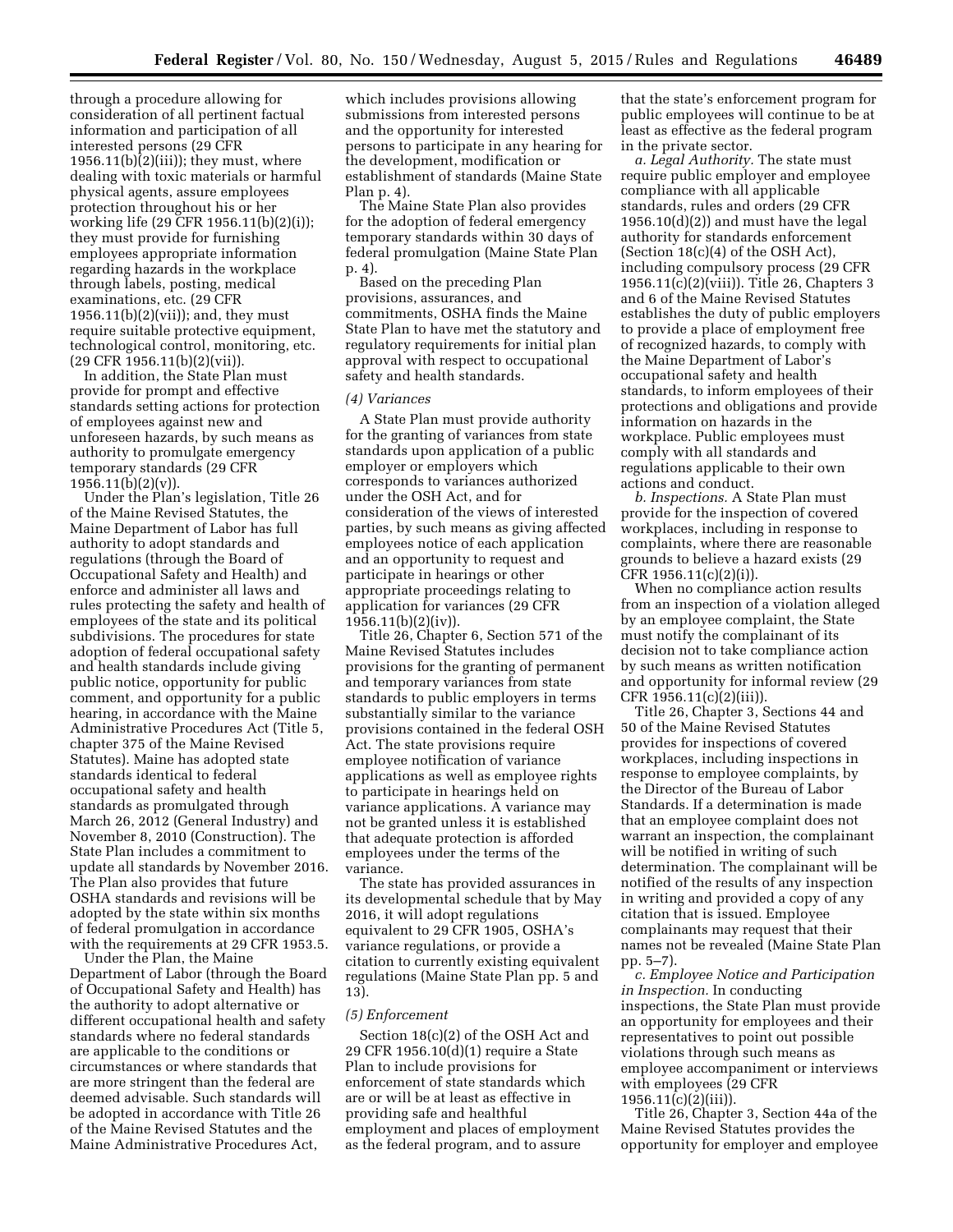representatives to accompany a Bureau of Labor Standards inspector for the purpose of aiding the inspection. Where there is no authorized employee representative, the inspectors are required to consult with a reasonable number of employees concerning matter of safety and health in the workplace (Maine State Plan p. 6).

In addition, the State Plan must provide that employees be informed of their protections and obligations under the OSH Act by such means as the posting of notices (29 CFR  $1958.11(c)(2)(iv)$ ; and provide that employees have access to information on their exposure to regulated agents and access to records of the monitoring of their exposure to such agents (29 CFR  $1956.11(c)(2)(vi)$ ).

Through Title 26, Chapter 4, Sections 44 and 45 of the Maine Revised Statutes, the Plan provides for notification to employees of their protections and obligations under the Plan by such means as a state poster, required posting of notices of violation, etc. (Maine State Plan p.8).

Section 44 also authorizes the Director of Labor to issue rules requiring employers to maintain accurate records relating to occupational safety and health. Information on employee exposure to regulated agents, access to medical and exposure records, and provision and use of suitable protective equipment is provided through state standards which will be updated by November 2016 (Maine State Plan p. 3).

*d. Nondiscrimination.* A state is expected to provide appropriate protection to employees against discharge or discrimination for exercising their rights under the state's program, including provision for employer sanctions and employee confidentiality (29 CFR  $1956.11(c)(2)(v)$ ).

Title 26, Chapter 6, Section 570 of the Maine Revised Statutes outlines the provisions that an employer cannot discharge or in any manner discriminate against an employee filing a complaint, testifying, or otherwise acting to exercise rights granted by the Maine Revised Statutes.

The Plan provides that an employee who believes that he or she has been discharged or otherwise discriminated against in violation of this section may, within 30 days after the alleged violation occurs, file a complaint with the Director of the Bureau, alleging discrimination. If, upon investigation, the Director determines that the provisions of this chapter have been violated, the Director shall bring an action in Superior Court for all appropriate relief, including rehiring or

reinstatement of the employee to his or her former position with back pay. Within 90 days of the receipt of a complaint filed under this section, the Director shall notify the complainant of his or her determination (Maine State Plan p. 7).

The state has provided assurances in its developmental schedule that by May 2016, it will adopt regulations equivalent to 29 CFR 1977, OSHA's whistleblower regulations, or provide a citation to currently existing equivalent regulations (Maine State Plan p. 13).

*e. Restraint of Imminent Danger.* A State Plan is required to provide for the prompt restraint of imminent danger situations (29 CFR 1956.11(c)(2)(vii)).

Title 26, Chapter 3, Section 49 of the Maine Revised Statutes provides that the Director may petition the Superior Court to restrain any conditions or practices in any workplace subject to Section 45 in which a danger exists which will reasonably be expected to cause death or serious physical harm immediately or before the danger could be eliminated through the enforcement process (Maine State Plan p. 6).

*f. Right of Entry; Advance Notice.* A state program is required to have the right of entry to inspect workplaces and compulsory process to enforce such right equivalent to the federal program (Section 18(c)(3) of the OSH Act and 29 CFR 1956.10(e)). Likewise, a state is expected to prohibit advance notice of inspection, allowing exception thereto no broader than in the federal program (29 CFR 1956.10(f)).

Title 26, Chapter 6, Section 566 of the Maine Revised Statutes authorizes the Director of the Bureau, or his or her representatives, to perform any necessary inspections or investigations. The Bureau designates the Division of Workplace Safety and Health to carry out these provisions. Title 26, Chapter 3, Section 44 provides that the Director of the Bureau has the right to inspect and investigate during regular working hours. The inspectors have the right of entry without delay and at reasonable times. If the public employer refuses entry or hinders the inspection process in any way, the inspector has the right to terminate the inspection and initiate the compulsory legal process and/or obtain a warrant for entry. The inspector has the right to interview all parties and review records as they relate directly to the inspection.

Title 26, Chapter 3, Section 46 of the Maine Revised Statutes prohibits advance notice of inspections. Advance notice of any inspection, without permission of the Director of the Bureau, is subject to a penalty of not less than \$500 or more than \$1,000 or

imprisonment for not more than 6 months, or both (Maine State Plan p. 6),

*g. Citations, Sanctions, and Abatement.* A State Plan is expected to have authority and procedures for promptly notifying employers and employees of violations, including proposed abatement requirements, identified during inspection; for the proposal of effective first-instance sanctions against employers found in violation of standards; and for prompt employer notification of any such sanctions. In lieu of monetary penalties as a sanction, a complex of enforcement tools and rights, including administrative orders and employees' right to contest, may be demonstrated to be as effective as monetary penalties in achieving compliance in public employment (29 CFR 1956.11(c)(2)(ix) and  $(x)$ ).

Title 26, Chapter 3, Section 45 of the Maine Revised Statutes establishes the authority and general procedures for the Director of the Bureau to promptly notify public employers and employees of violations and abatement requirements, and to compel compliance. If a Bureau inspector believes that a violation of a safety and health standard exists, he or she will issue a written citation report with reasonable promptness. Section 45 provides that when an inspection of an establishment has been made, and the Director of the Bureau has issued a citation, the employer shall post such citation or a copy thereof at or near the location where the violation occurred. Each citation shall be in writing; describe with particularity the nature of the violation and include a reference to the provision of the statute, standard, rule, regulation, or order alleged to have been violated; and fix a reasonable time for the abatement of the violation (Maine State Plan p. 7).

Title 26, Chapter 3, Section 46 of the Maine Revised Statutes contains authority for a system of monetary penalties. Monetary penalties are issued for serious citations. The Director of the Bureau has discretionary authority for civil penalties of up to \$1,000 per day the violation continues for repeat and willful violations. Serious and otherthan-serious violations may be assessed a penalty of up to \$1,000 per violation, and failure-to-correct violations may be assessed a penalty of up to \$1,000 per day. In addition, criminal penalties can be issued to public employers who willfully violate any standard, rule or order. An alternative enforcement mechanism that includes administrative orders may be used in limited circumstances (Maine State Plan p. 8).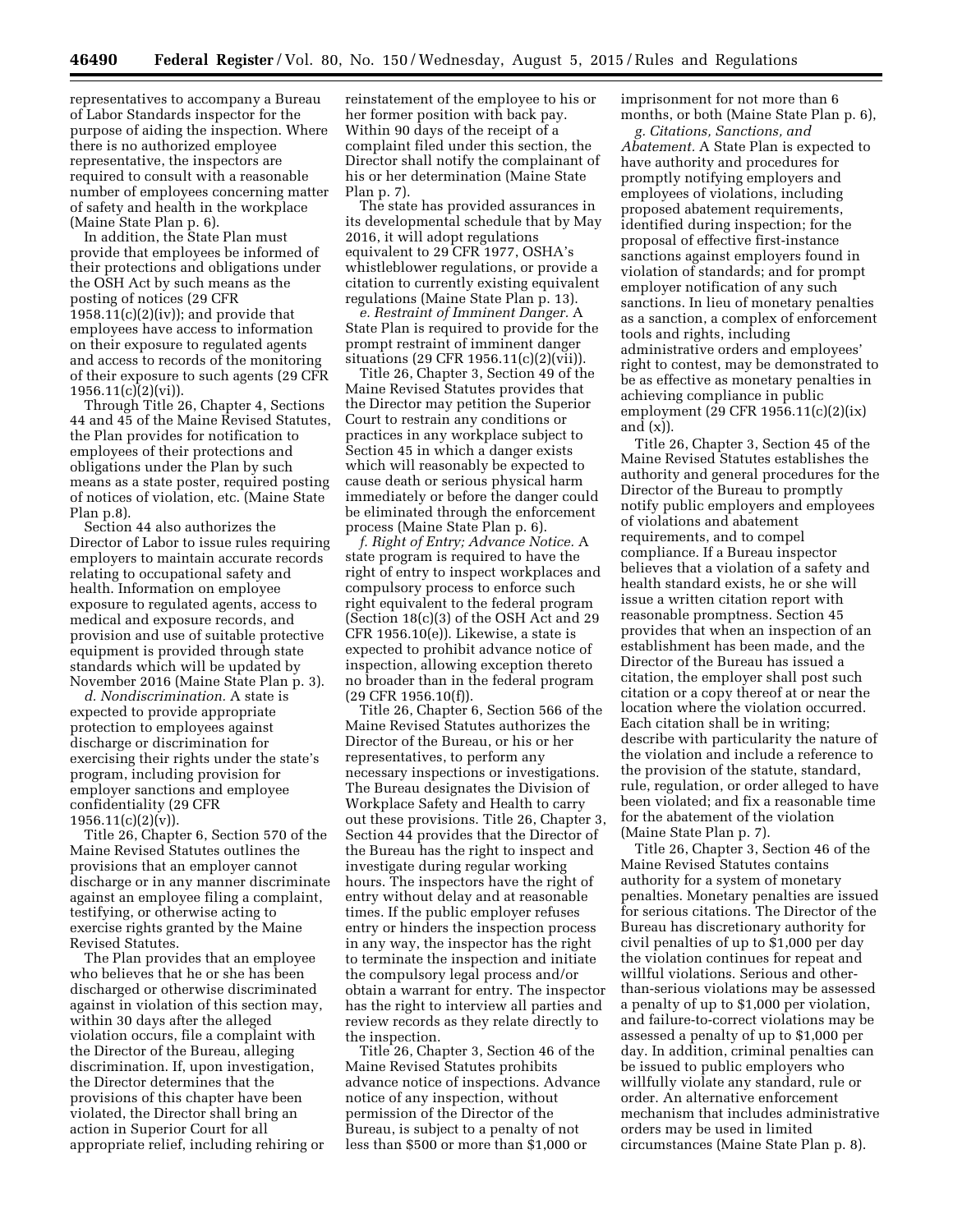The state has given an assurance that it will revise its Field Operations Manual regarding inspections so that it, in conjunction with the provisions of the Maine Revised Statutes, is at least as effective as 29 CFR 1903 by January 2016 (Maine State Plan p. 13).

*h. Contested Cases.* A State Plan must have authority and procedures for employer contests of violations alleged by the state, penalties/sanctions, and abatement requirements at full administrative or judicial hearings. Employees must also have the right to contest abatement periods and the opportunity to participate as parties in all proceedings resulting from an employer's contest (29 CFR  $2956.11(c)(2)(xi)$ .

Title 26, Chapter 6, Section 568 of the Maine Revised Statutes and Code of Maine Rules 12–179, Chapter 1 establish the authority and general procedures for employer contests of violations alleged by the state, penalties/sanctions and abatement requirements. State and local government employers or their representatives who receive a citation, a proposed assessment of penalty, or a notification of failure to correct a violation may within 15 working days from receipt of the notice request in writing a hearing before the Board of Occupational Safety and Health on the citation, notice of penalty or abatement period. Any public employee or representative thereof may within 15 working days of the issuance of a citation file a request in writing for a hearing before the Board on whether the period of time fixed in the citation for abatement is unreasonable. Informal reviews can be held at the division management level prior to a formal contest (Maine State Plan p. 8).

The Director of the Bureau will remain responsible for the enforcement process, including the issuance of citations and penalties, and their defense, if contested. All interested parties are allowed to participate in the hearing and introduce evidence. The Board shall affirm, modify, or vacate the citation or proposed penalty or direct other appropriate relief. Any party adversely affected by a final order or determination by the Board has the right to appeal and obtain judicial review by the Superior Court (Maine State Plan p. 8).

*Enforcement Conclusion.*  Accordingly, OSHA finds that the enforcement provisions of the Maine State Plan as described above meet or will meet the statutory and regulatory requirements for initial State Plan approval.

## *(6) Staffing and Resources*

Section 18(c)(4) of the OSH Act requires State Plans to provide the qualified personnel necessary for the enforcement of standards. In accordance with 29 CFR 1956.10(g), one factor which OSHA must consider in reviewing a plan for initial approval is whether the state has or will have a sufficient number of adequately trained and competent personnel to discharge its responsibilities under the Plan.

The Maine State Plan provides assurances of a fully trained, adequate staff, including two safety officers and one health officer for enforcement inspections, and three safety consultants and one health consultant to provide consultation, training and education services in the public sector. The Plan provides assurances that within six months of plan approval the state will have a fully trained, adequate, and separate staff of compliance officers for enforcement inspections, and consultants to perform consultation services in the public sector. The compliance staffing requirements (or benchmarks) for State Plans covering both the private and public sectors are established based on the ''fully effective'' test established in *AFL–CIO* v. *Marshall,* 570 F.2d 1030 (D.C. Cir. 1978). This staffing test, and the complicated formula used to derive benchmarks for complete private/public sector Plans, are not intended, nor are they appropriate, for application to the staffing needs of State and Local Government Only Plans. However, the state has given satisfactory assurance in its Plan that it will meet the requirements of 29 CFR 1956.10 for an adequately trained and qualified staff sufficient for the enforcement of standards (Maine State Plan pp.11–12).

Section 18(c)(5) of the OSH Act requires that the State Plan devote adequate funds for the administration and enforcement of its standards (29 CFR 1956.10(h)). Maine has funded its state government safety and health program since 1972 solely utilizing state funds. The State Plan will be funded at \$800,000 (\$400,000 federal 50% share and \$400,000 state matching share) during federal Fiscal Year 2015.

Accordingly, OSHA finds that the Maine State Plan has provided for sufficient, qualified personnel and adequate funding for the various activities to be carried out under the Plan.

## *(7) Records and Reports*

State Plans must assure that employers in the state submit reports to the Assistant Secretary in the same

manner as if the Plan were not in effect (Section 18(c)(7) of the OSH Act). Under a State and Local Government Only State Plan, public employers must maintain records and make reports on occupational injuries and illnesses in a manner similar to that required of private sector employers under the OSH Act and 29 CFR 1956.10(i). The Plan must also provide assurances that the designated agency will make such reports to the Assistant Secretary in such form and containing such information as he or she may from time to time require (Section 18(c)(8) of the OSH Act and 29 CFR 1956.10(j)).

Maine has provided assurances in its State Plan that all jurisdictions covered by the State Plan will maintain valid records and make timely reports on occupational injuries and illnesses, as required for private sector employers under the OSH Act (Maine State Plan pp. 9–11). The records of occupational injuries and illnesses must be completed and maintained in accordance with the applicable provisions in Code of Maine Rules 12– 179, Chapter 6 and Title 26, Chapter 3, Section 44 of the Maine Revised Statutes. Title 26, Chapter 1, Section 2 of the Maine Revised Statutes provides the reporting requirements. The state will provide a comparison of Code of Maine Rules 12–179, Chapter 6 to the recordkeeping regulations contained in 29 CFR 1904 by October 2015, and will amend Title 26, Chapter 1, Section 2 of the Maine Revised Statutes in 2015, to ensure equivalency with 29 CFR 1904 in accord with its developmental schedule (Maine State Plan p. 13).

Maine has also provided assurances in its State Plan that it will continue to participate in the Bureau of Labor Statistics's Annual Survey of Injuries and Illnesses in the state to provide detailed injury, illness, and fatality rates for the public sector. Maine will also provide reports to OSHA in the desired form and will join the OSHA Information System within 90 days of plan approval, including the implementation of all hardware, software, and adaptations as necessary (Maine State Plan p. 11).

OSHA finds that the Maine State Plan has met the requirements of Section 18(c)(7) and (8) of the OSH Act on the employer and state reports to the Assistant Secretary.

#### *(8) Voluntary Compliance Program*

A State Plan must undertake programs to encourage voluntary compliance by employers by such means as conducting training and consultation with employers and employees (29 CFR 1956.11(c)(2)(xii)).